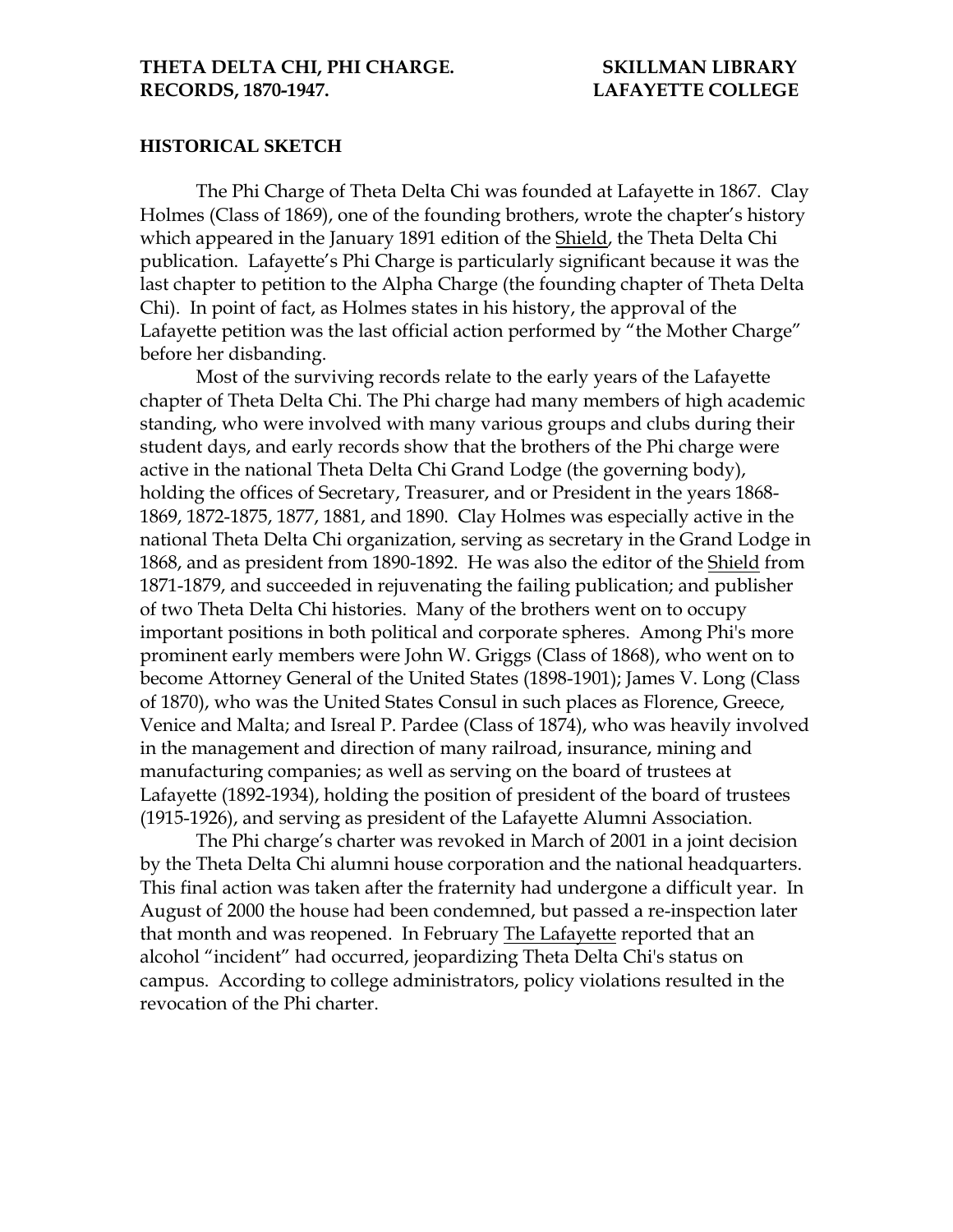#### **SCOPE AND CONTENT NOTE**

The Theta Delta Chi, Phi charge records is comprised of the President's record book; a compilation of letters, biographical history, and photographs; and a scrapbook. Both the historical record book and the scrapbook are paginated, and there is a carbon copy of the former.

The President's record book (1898-1983) consists of annual reports written by chapter presidents, which documents biographical information on the brothers, their activities, and events relating to Theta Delta Chi. These records are primarily holographic, with the exception of the years 1945-1946, 1946-1947 and 1970-1971, which are typed. There are no records from 1949-1950 to 1969- 1970.

 The historical record book, which was compiled in 1947, is a compendium of materials documenting the history of Phi charge. It contains materials dating from c. 1870-1947. Included are Photostats and typed copies of letters relating to Theta Delta Chi; a biographical history (part of which was taken from Holmes's history); and a few photographs. These photographs are mostly of Phi alumni. Also included are an appendix and short biographies of some of the brothers (located both within the text and in the appendix). The appendix contains entries on the following: Living Alumni, Biographies (of prominent brothers), Correspondence for History, Grand Lodge Officers, Charge House, Memorial Library, Occupations (of alumni), Organization, Publications, Scholarship Award, Phi Charge Song, Statistics, Traditions, Undergraduates, and War Service.

 The scrapbook (1880-1926, bulk 1898-1917) is not a Phi charge item. Ot was compiled by Edward Van Winkle, president of the 45<sup>th</sup> Grand Lodge and member of the Rho Deuteron charge. It is composed of items relating to the fraternity. There are programs, songs, memorabilia and programs from the annual Theta Delta Chi convention, Christmas notes, an invitation to the launching of the Battleship Arizona from 1915, and several invitations issued by the mayor of New York City. It also includes items from Theta Delta Chi Chapters at: Columbia College, Hamilton College, Harvard, University of Virginia, William & Mary, Dartmouth, University of Michigan, Stevens Institute of Technology, University of Rochester, Brown, Tufts, College of the City of New York, Columbian University at Washington, University of Pennsylvania, and University of Washington.